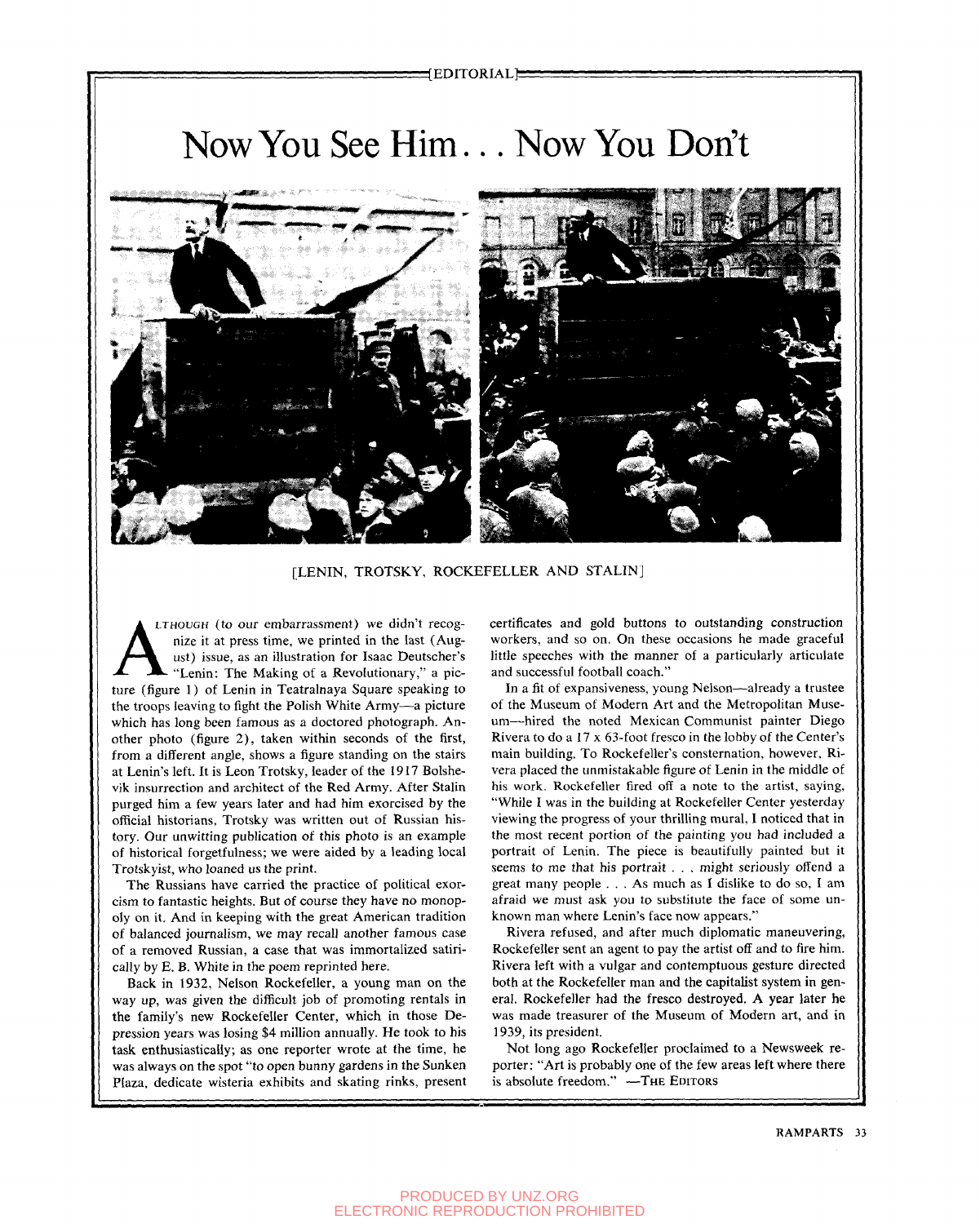

## I Paint What I See *A Ballad of A rtistic Integrity*

"What do you paint, when you paint a wall?" Said John D.'s grandson Nelson. "Do you paint just anything there at all? "Will there be any doves, or a tree in fall? "Or a hunting scene, like an English hall?"

"/ *paint what I see," said Rivera.* 

"What are the colors you use when you paint?" Said John D.'s grandson Nelson. "Do you use any red in the beard of a saint? "If you do, is it terribly red, or faint? "Do you use any blue? Is it Prussian?"

"/ *paint what I paint," said Rivera.* 

"Whose is that head that I see on my wall?" Said John D.'s grandson Nelson. "Is it anyone's head whom we know, at all? "A Rensselaer, or a Saltonstall? "Is it Franklin D.? Is it Mordaunt Hall? "Or is it the head of a Russian?"

"/ *paint what I think," said Rivera.* 

*"I paint what I paint, 1 paint what I see, "I paint what I think," said Rivera, "And the thing that is dearest in life to me "In a bourgeois hall is Integrity:* 

## *"However . . .*

*"I'll take out a couple of people drinkin' "And put in a picture of Abraham Lincoln, "I could even give you McCormick's reaper "And still not make my art much cheaper. "But the head of Lenin has got to stay "Or my friends will give me the bird today "The bird, the bird, forever."* 

"It's not good taste in a man like me," Said John D.'s grandson Nelson, "To question an artist's integrity "Or mention a practical thing like a fee, "But I know what I like to a large degree "Though art I hate to hamper; "For twenty-one thousand conservative bucks "You painted a radical. I say shucks, "I never could rent the offices— "The capitalistic offices. "For this, as you know, is a public hall "And people want doves, or a tree in fall, "And though your art I dislike to hamper, "I owe a *little* to God and Gramper, "And after all, "It's *my* wall. . ."

*"We'll see if it is," said Rivera.* 

—E. B. WHITE